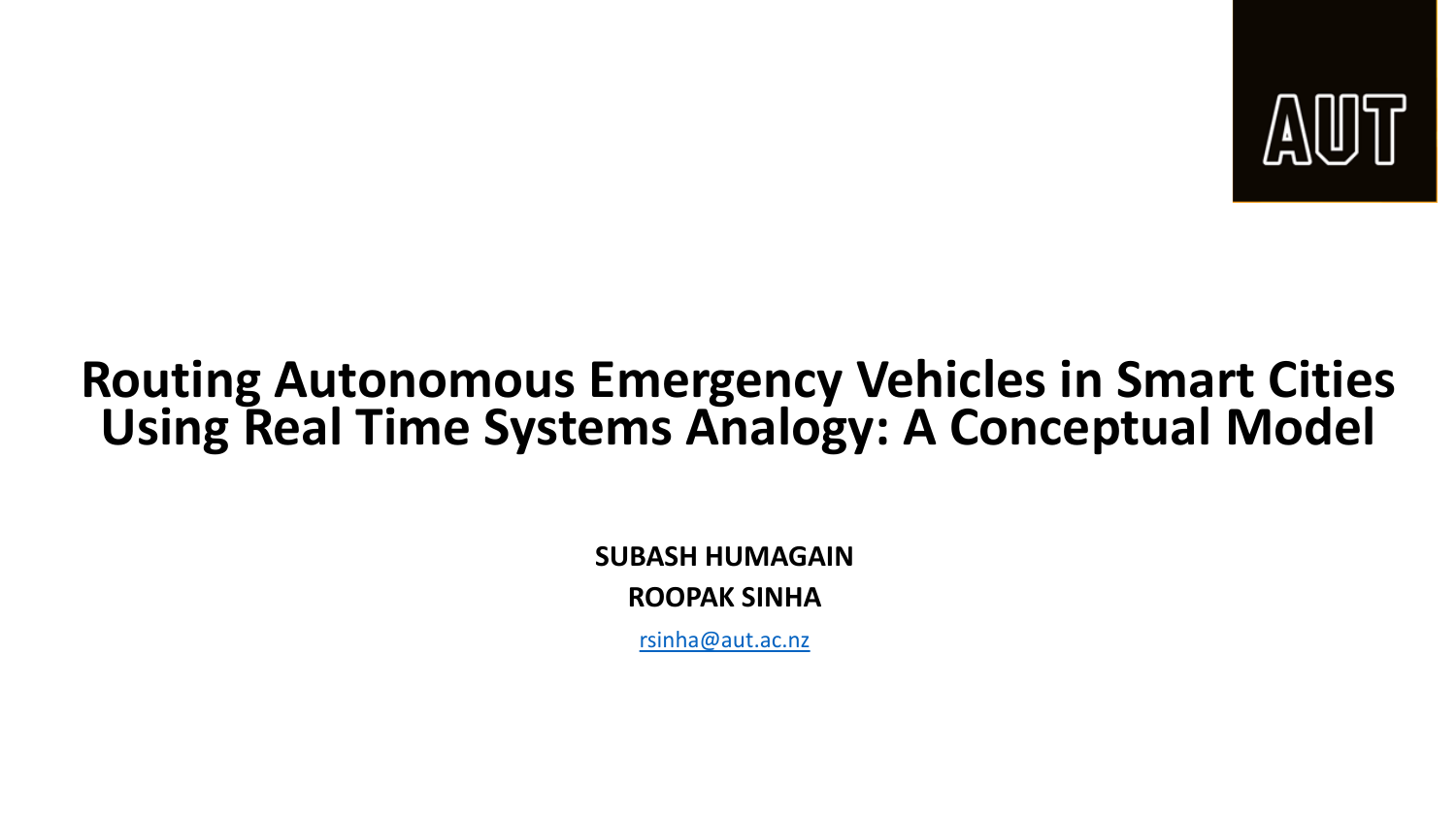# OVERVIEW

- **Problem: reduce** the travelling time of emergency vehicles (EVs).
- **Approach**:
	- A systematic literature review of existing techniques.
	- Develop new algorithms using analogical mapping between real-time systems (RTS) and EV routing.

#### • **Contribution**:

• A conceptual model of autonomous EV routing in smart-cities (an ideal scenario).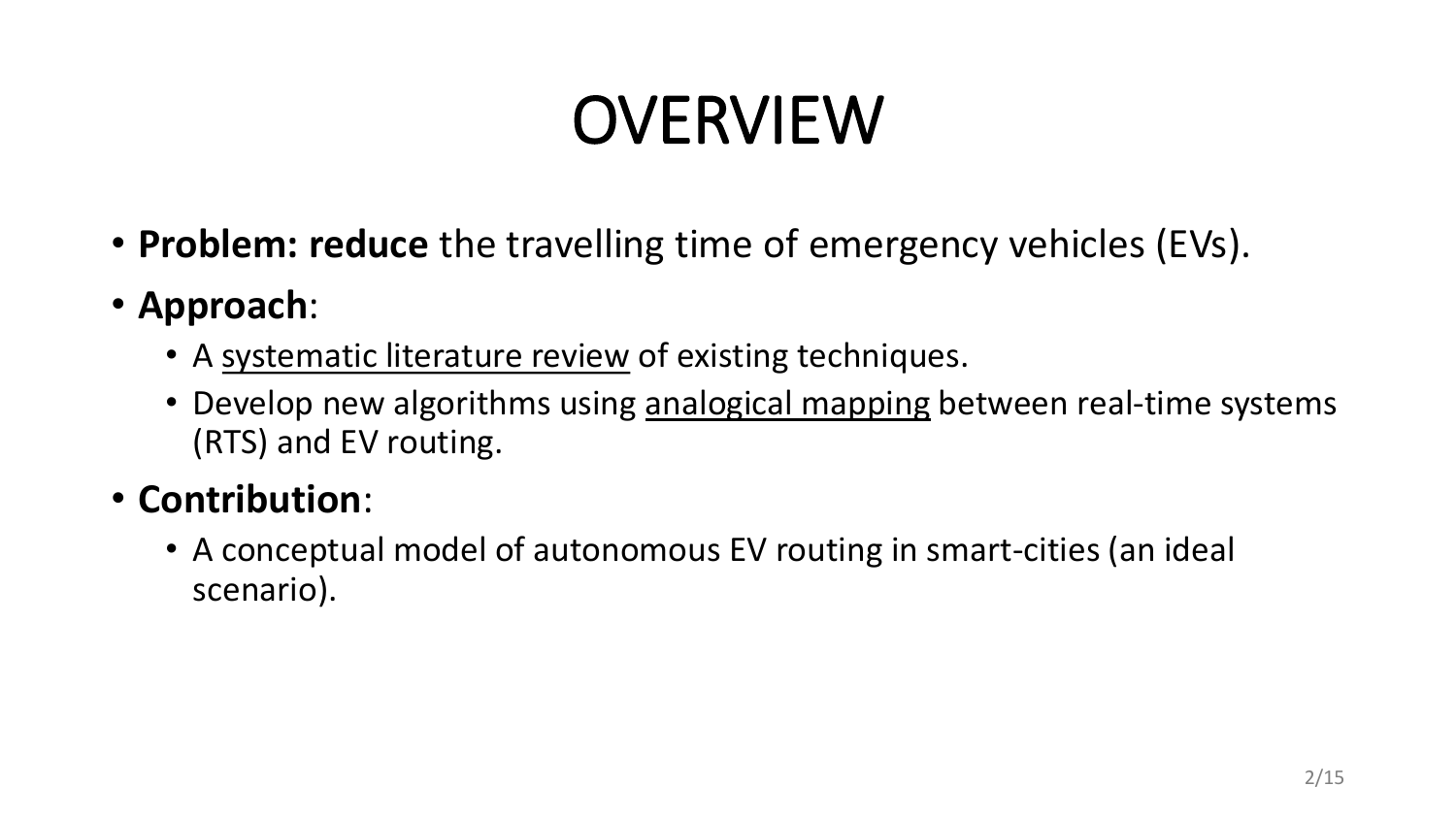### EV ROUTING

In the USA alone, a 1 minute delay in EV response causes:

- 1. 1% increase in mortality.
- 2. \$7B increase in healthcare expenses yearly (RapidSOS, 2015)

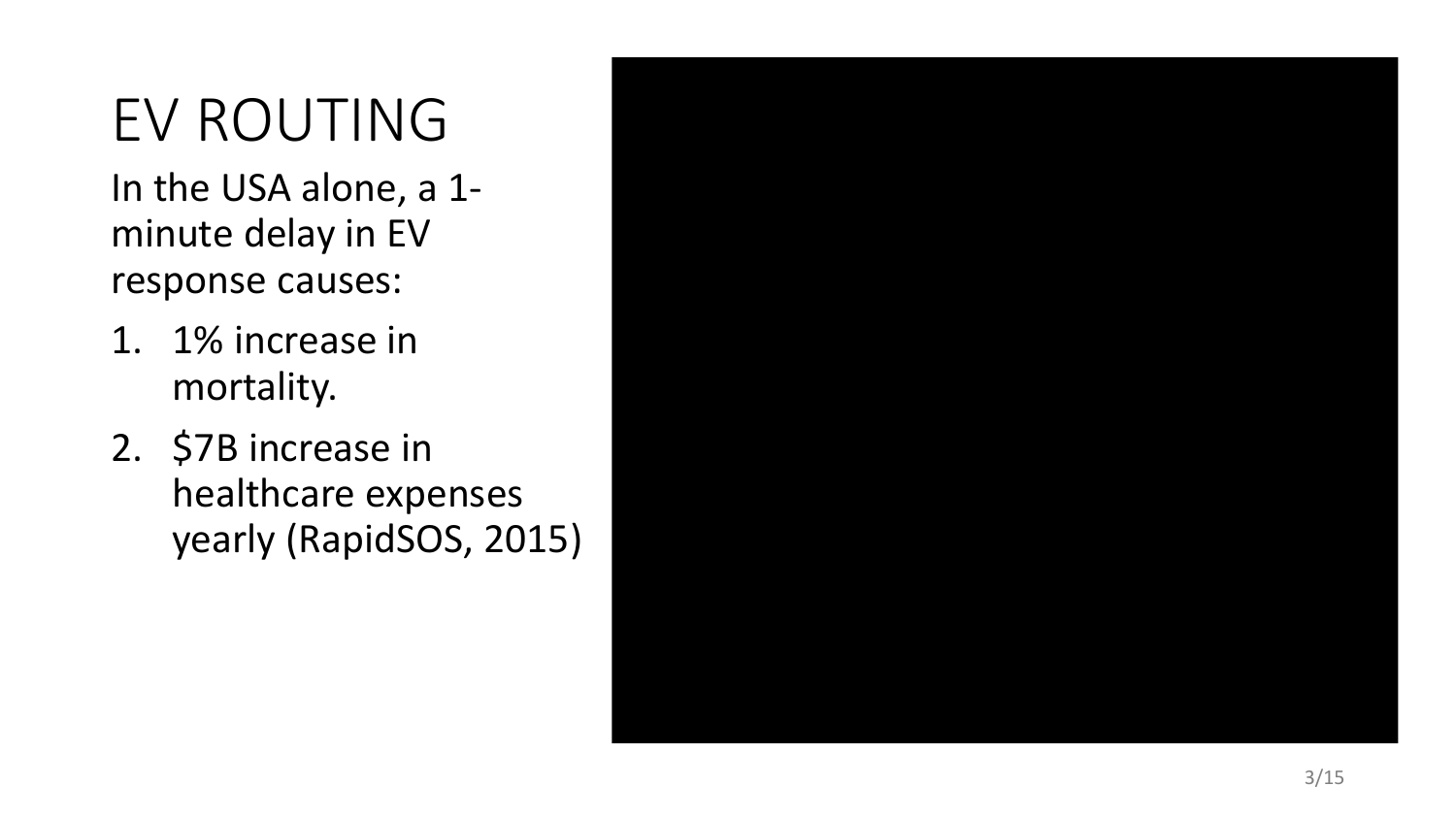### EV ROUTING

4500 accidents involving ambulances each year

3160 accidents involving fire vehicles

300 fatalities during police pursuit

(NHTSA, 2014)

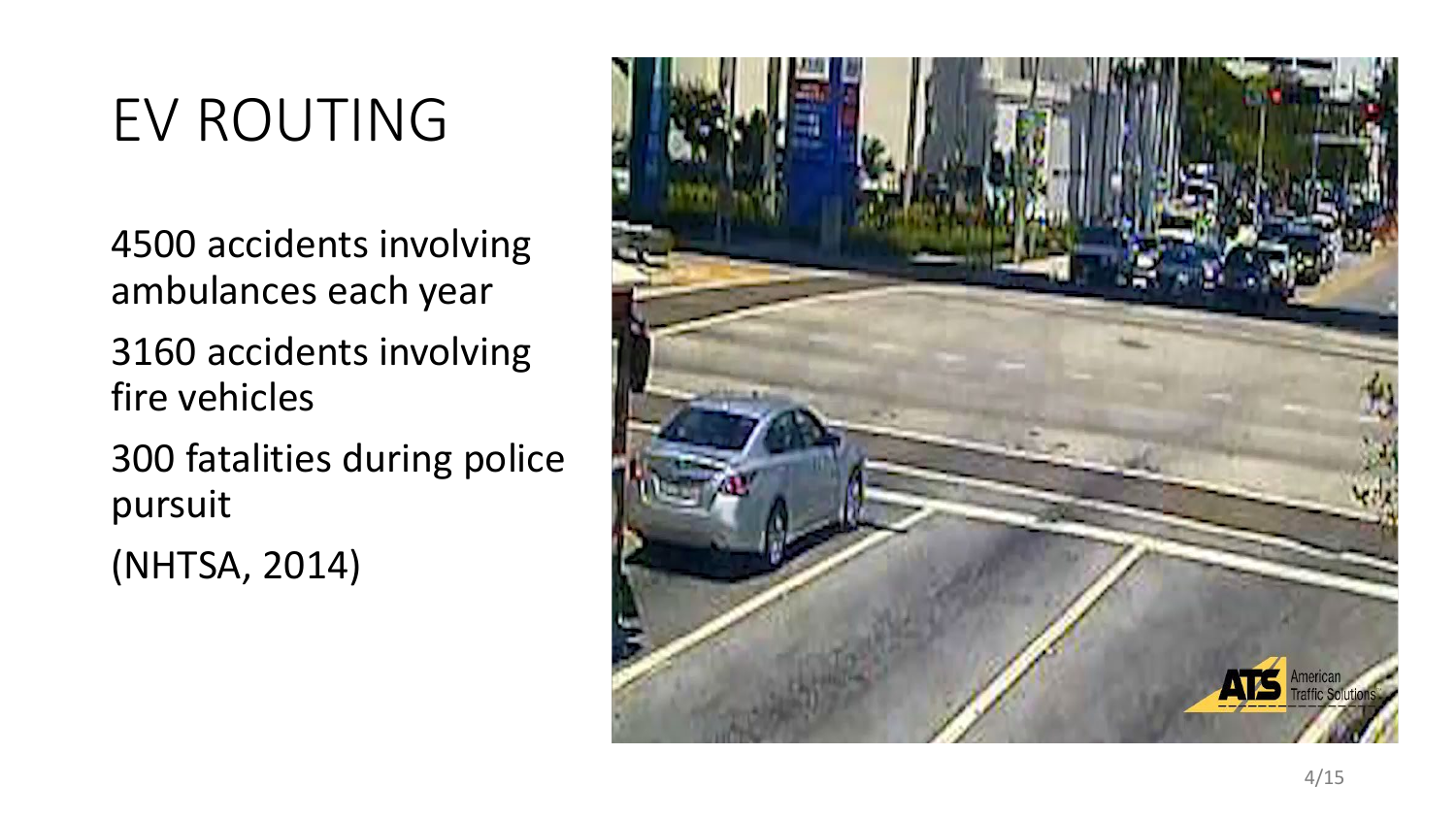## Background

- Emergency services have target times to respond to different level of emergencies .
- For purple and red incidents, response time is:
	- NZ: 8 minutes for 50% of cases and 20 minutes for 95% of cases (St. John's, 2016).
	- UK and Canada: 75% of cases within 8 minutes (NHS England, 2015),
	- USA: 90% of cases within 8 minutes 59seconds (Pons & Markovchick, 2002),
	- Australia: 50% of cases within 10 minutes (Department of Health, 2015),
	- Hong Kong: 92% of cases within 12 minutes (J.Fitch, 2005).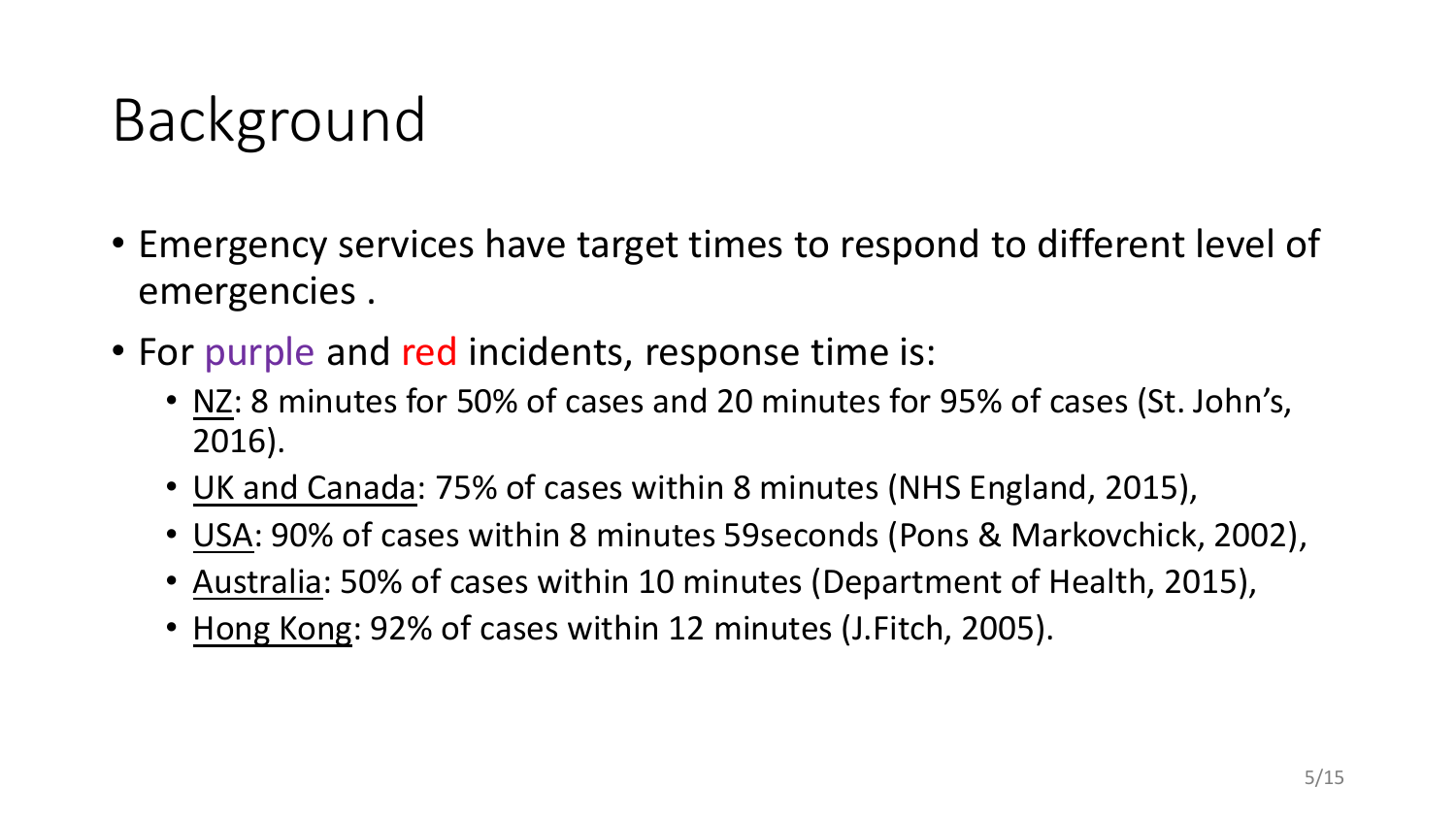### Overall Approach

- Dynamic road-network parameters prevent EVs achieving desired response times (Gedawy,2013)
	- Congestion, Halts on road
	- Pedestrian flow, Queued vehicles
- These parameters are required for dynamic optimization and pre- emption
	- In smart cities, this data can be more easily accessed.
	- In autonomous vehicles, driver-behaviour can be more deterministic.

*Proposal: A conceptual model of routing autonomous emergency vehicles (AEVs) in smart cities using mixed criticality real-time system (MCRTS) analogy.*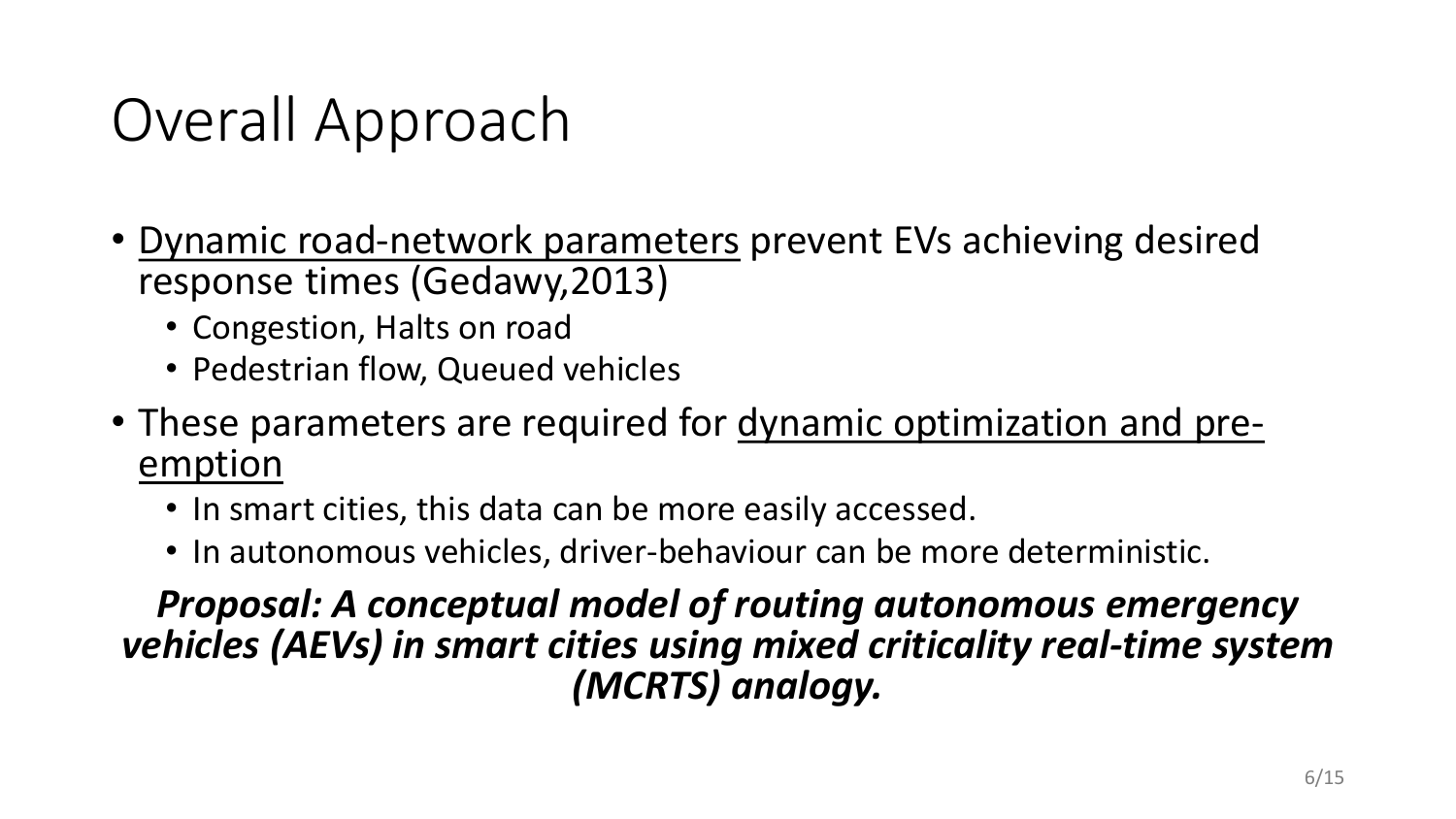### Smart-Cities and AEVs: The Ideal Scenario

- Dynamic parameters are available in real-time: EVs can provide high assurance for meeting expected response times (Yaqoob,2017)
- Autonomous vehicles eliminate uncertainty due to driver behaviour (McAllister,2017)
- The system can coordinate actions like creating green wave, lane reservation, and informing other vehicles (Kokuti, 2017)
- Analogically mapping emergency levels to criticality levels in a mixedcriticality real-time system allows designing algorithms to cater to all emergency levels.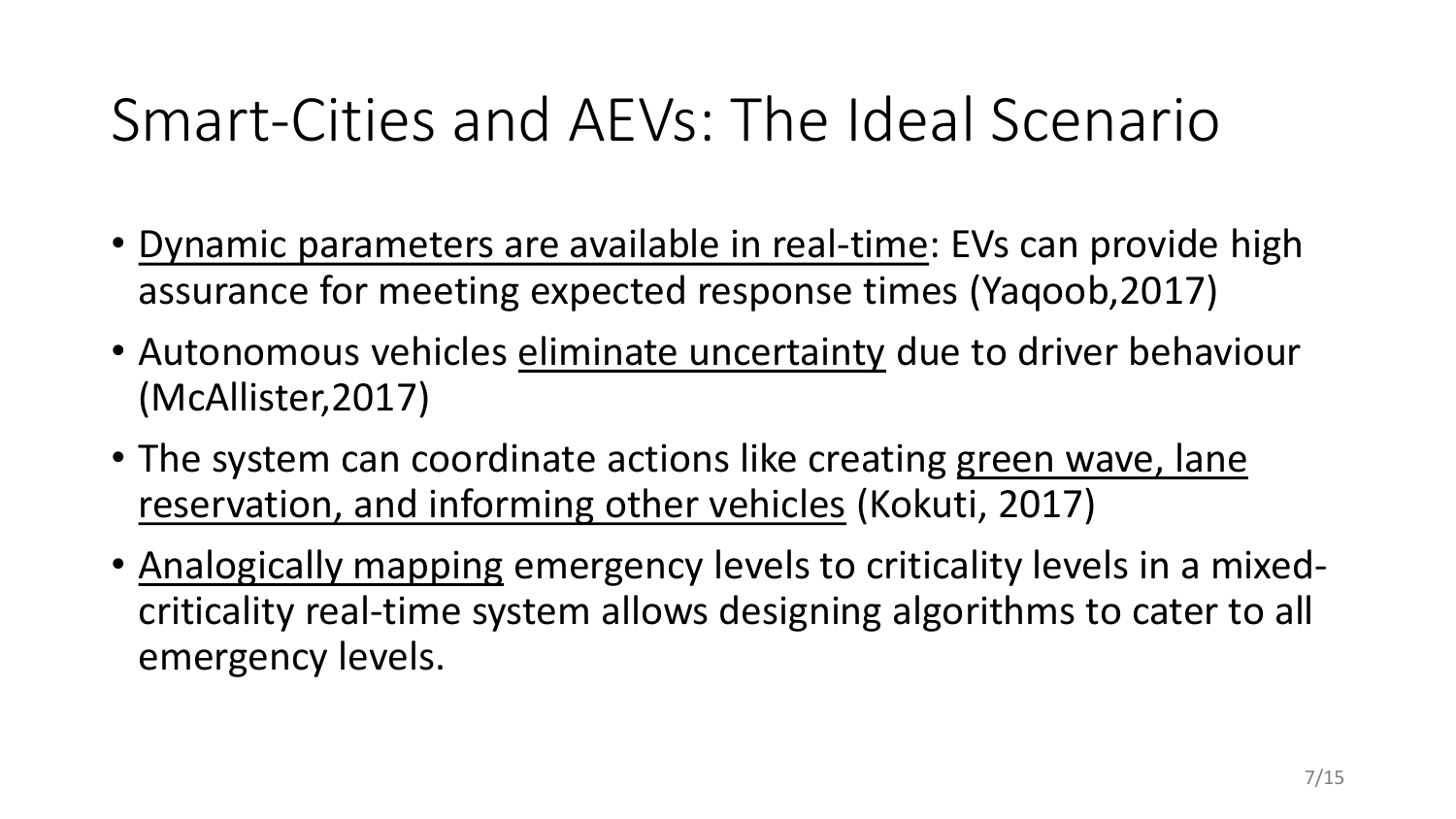# Analogical Mapping to MCRTS

| <b>Inputs</b>                                                                                                                                                                                                                                                                                                                                               | <b>Outputs</b>                                                                                                                               |
|-------------------------------------------------------------------------------------------------------------------------------------------------------------------------------------------------------------------------------------------------------------------------------------------------------------------------------------------------------------|----------------------------------------------------------------------------------------------------------------------------------------------|
| Number of periodic, aperiodic or sporadic<br>tasks<br><b>Number of Pre-emptive and</b><br>non-pre-emptive tasks<br><b>Number of Fixed or dynamic priority tasks</b><br>Number of Independent or dependent<br><b>Number of processors</b><br><b>Number of reserved processor</b><br><b>Release time, completion time</b><br>deadlines, priority, precedence, | <b>Assigning task to</b><br>processor<br><b>Assign new deadline</b><br><b>Queue task</b><br><b>Alter priority</b><br>Assign pre-emption etc. |

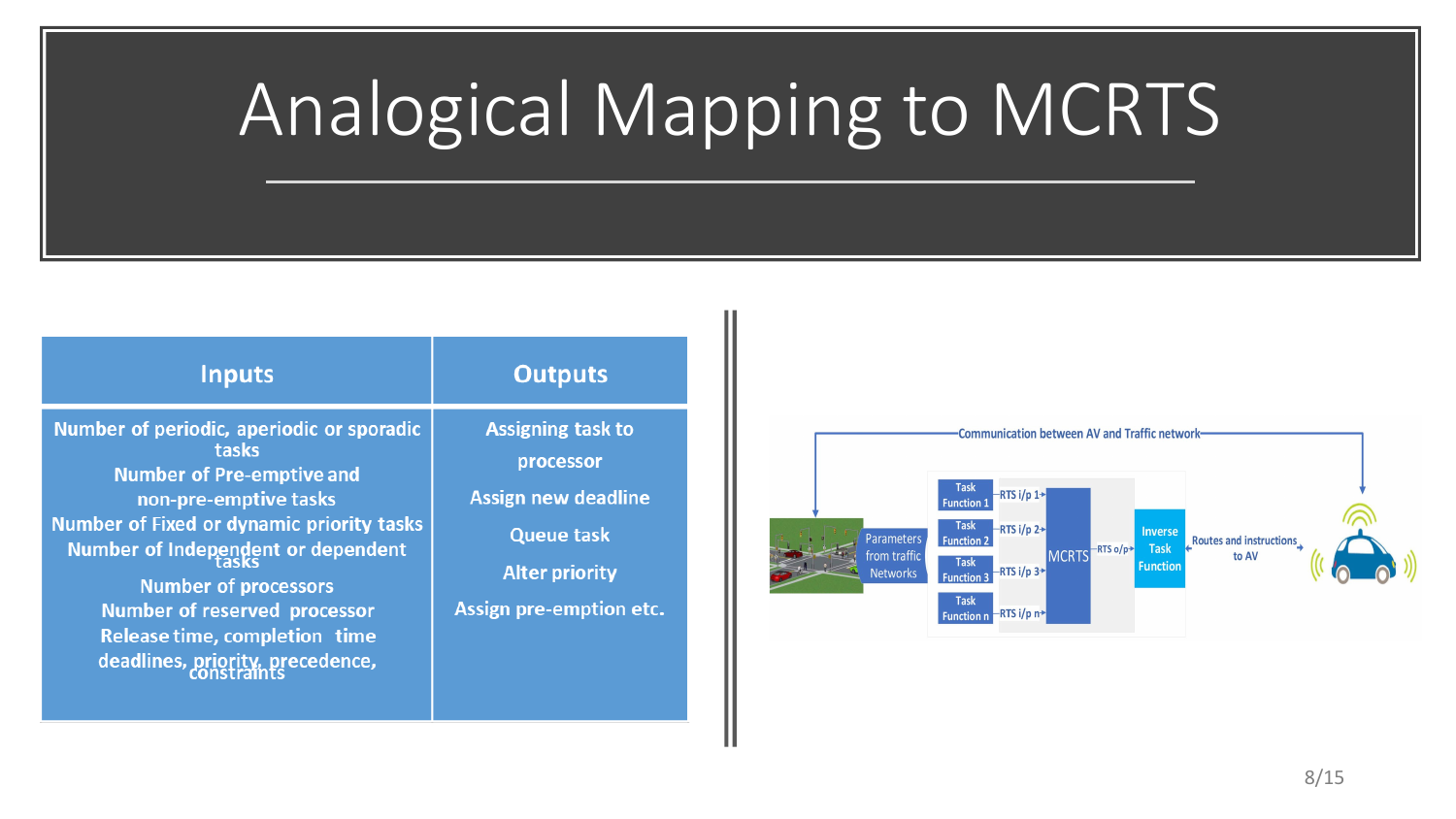# Case Study: Using Task Scheduling for Intersection Control

- Traffic intersection designed with random flow of traffic in SUMO.
- Vehicle types are mixed type and spawn randomly.
- Arrival time and departure time of each vehicle is randomised.
- Traffic intersection control is fixed time.

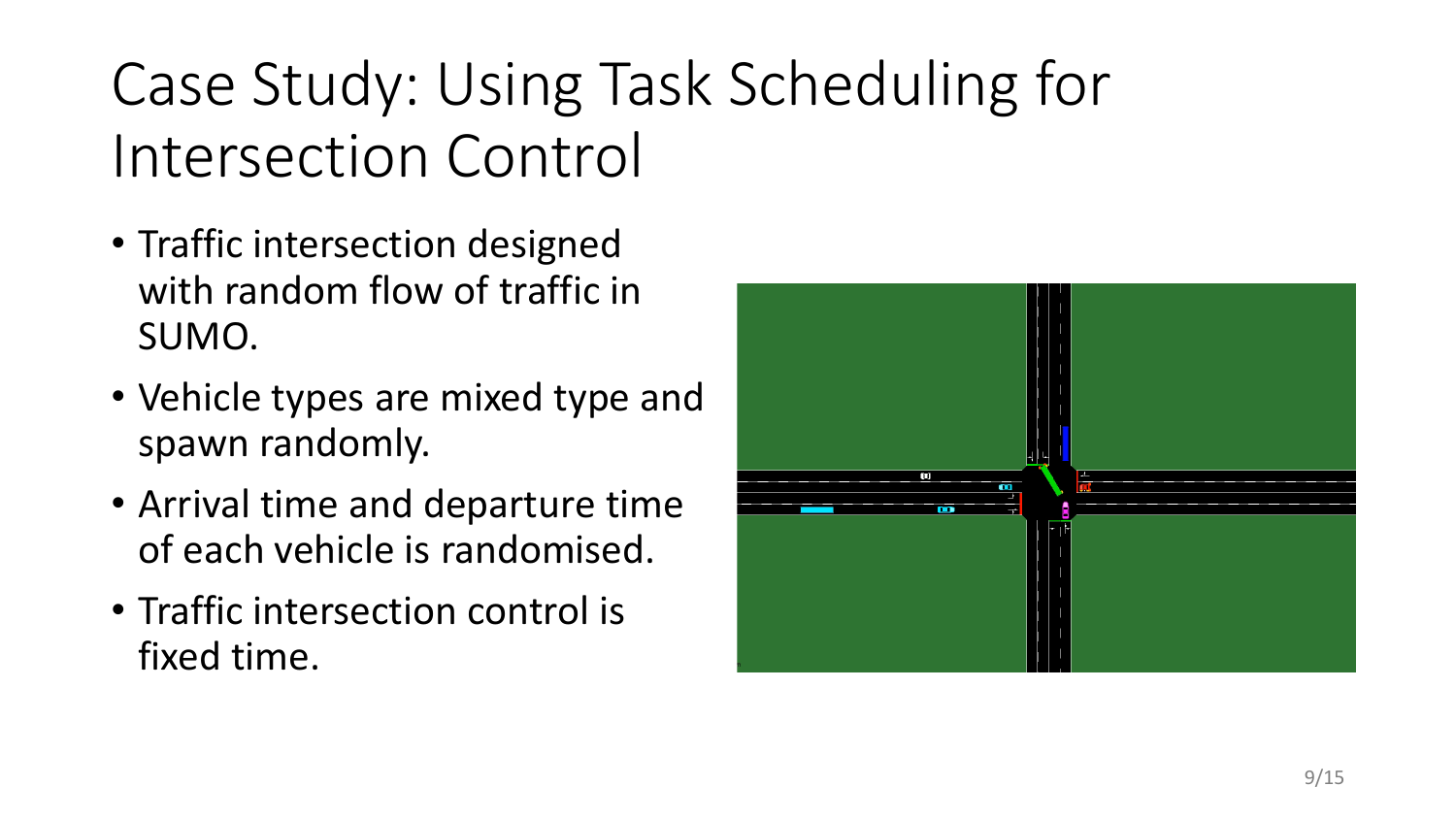# Case Study: Using Task Scheduling for Intersection Control

- Vehicles are grouped together to form a platoon.
	- Variable integer lengths.
	- Has a leader.
- Platoon leader negotiates with the<br>traffic controller to set green-time that allows platoon enough time to pass by.
- Each vehicle can communicate with each other and traffic controller using V2X communications
- Implemented using OmNET++ and Veins.

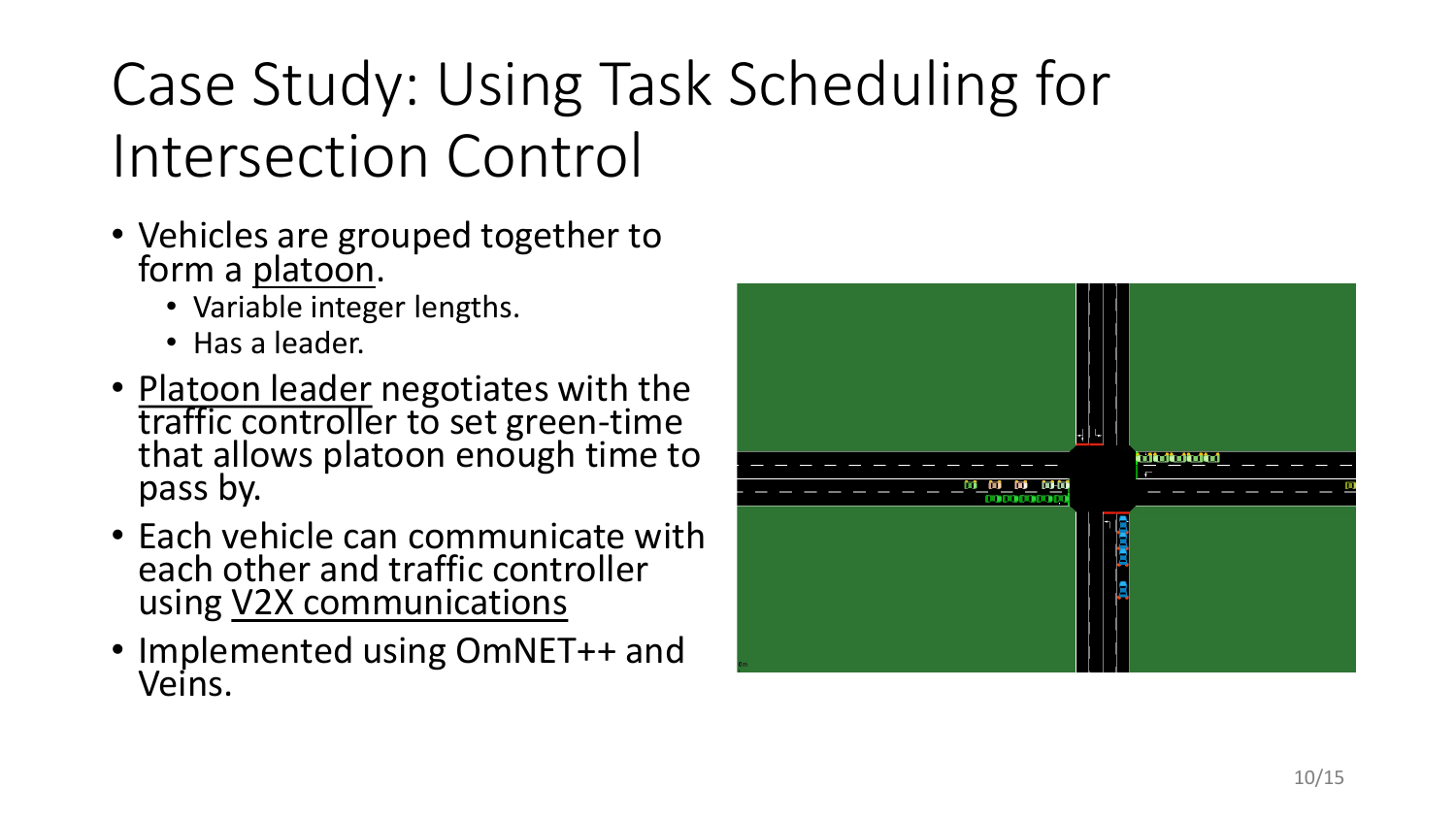# Case Study: Using Task Scheduling for Intersection Control

- Platoon containing an emergency vehicle uses preemption.
- A continuous green signal is provided until emergency vehicle crosses the intersection.

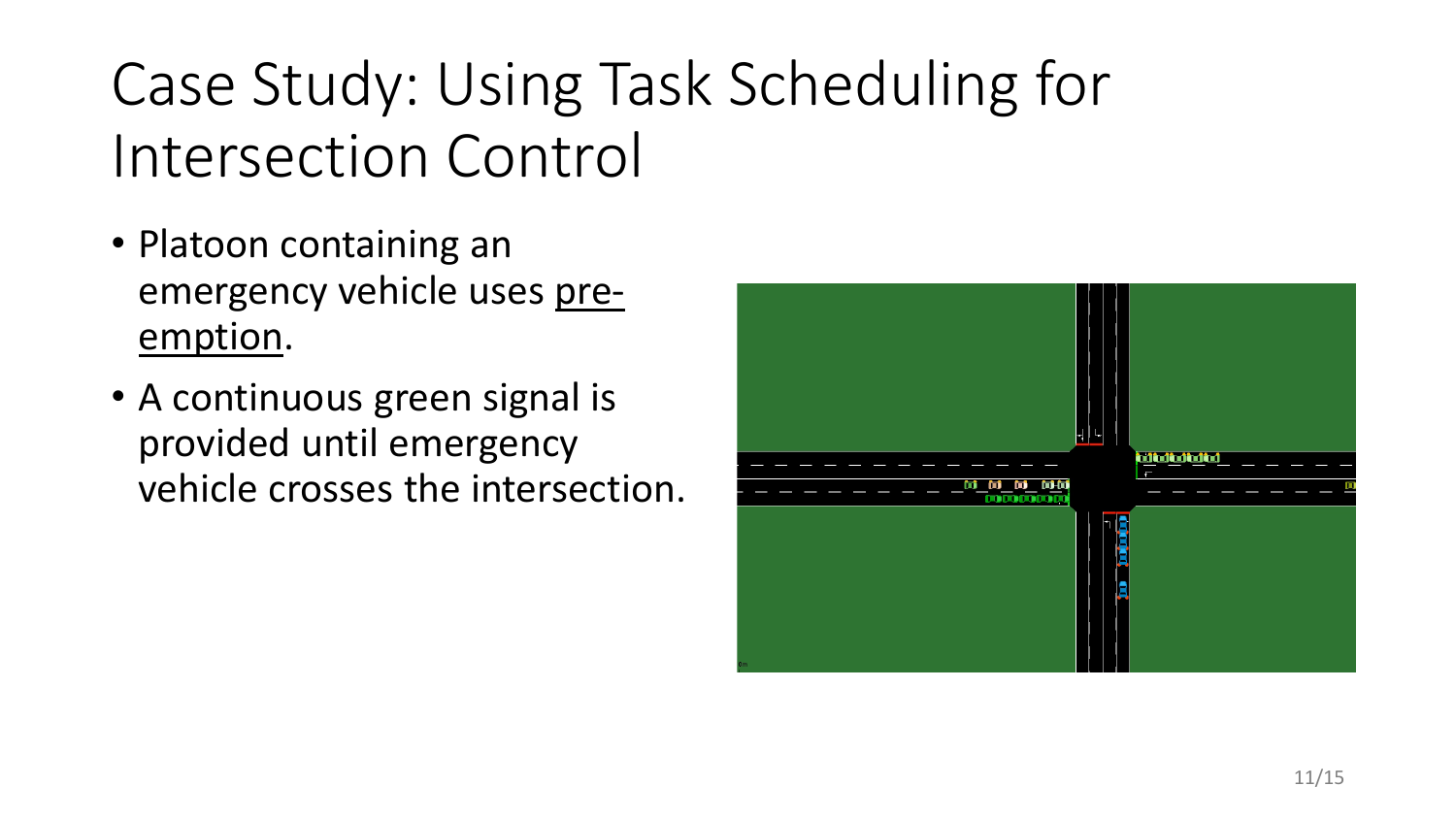# Extension: Routing EV through multiple connected intersections (WiP)

- A shortest path for EV is determined.
- Once a intersection processes an EV it communicates with next intersection in the EV's path to request timely pre-emption.
- Multiple EVs negotiate their priority based on criticality level.
- Implementable as a virtual traffic light.

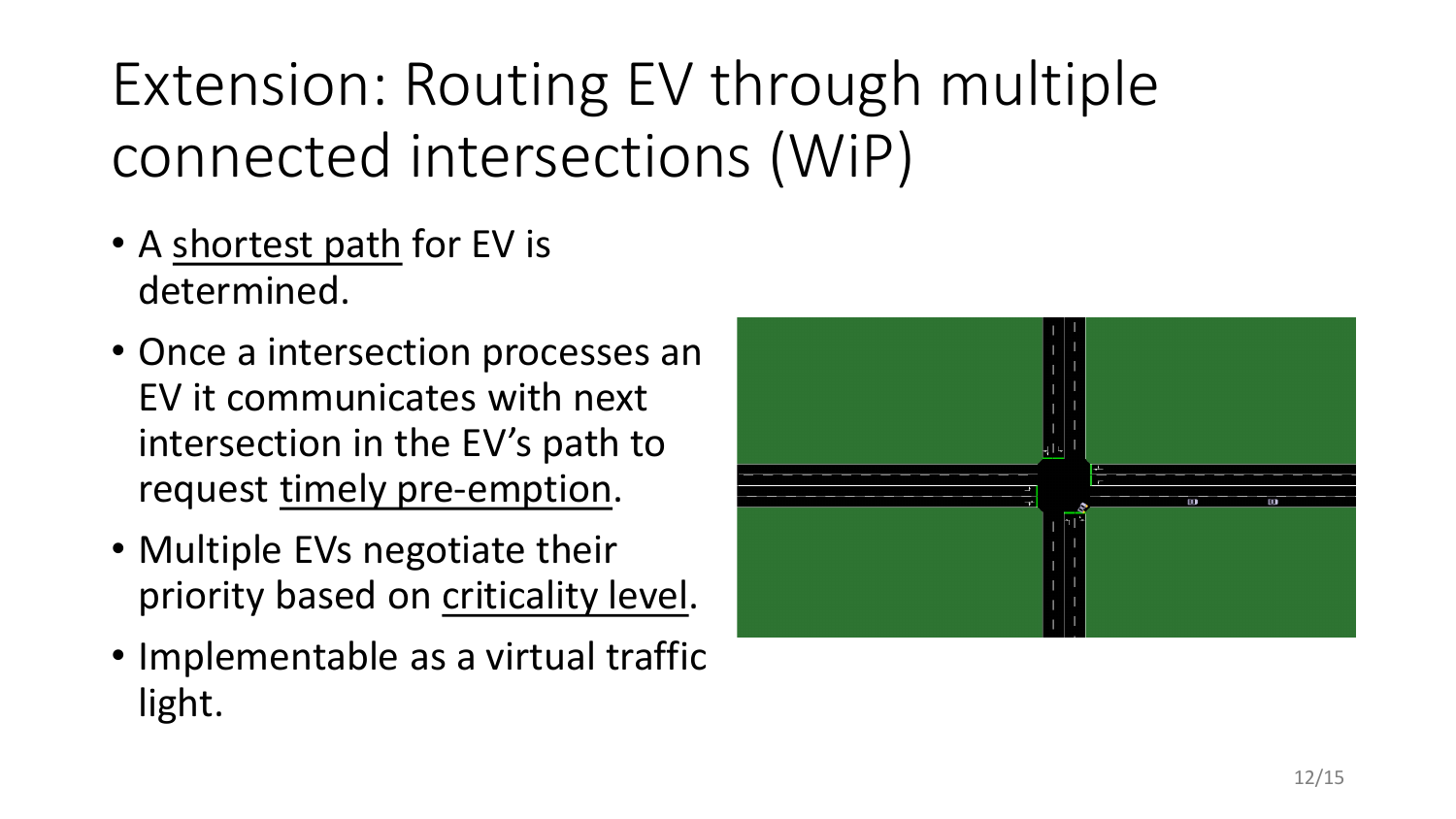### Experimental Results

| Variable quantum Round Robin Algorithm   Improvement<br><b>Optimized Webster's Method</b> |                           |            |                     |                                                 |
|-------------------------------------------------------------------------------------------|---------------------------|------------|---------------------|-------------------------------------------------|
| Throughput                                                                                | <b>Waiting Time</b>       | Throughput | <b>Waiting Time</b> | 2.57% in throughput &<br>14.19% in waiting time |
| 2757 pcu/hr                                                                               | 18.18 sec/veh 2828 pcu/hr |            | 15.60 sec/veh       |                                                 |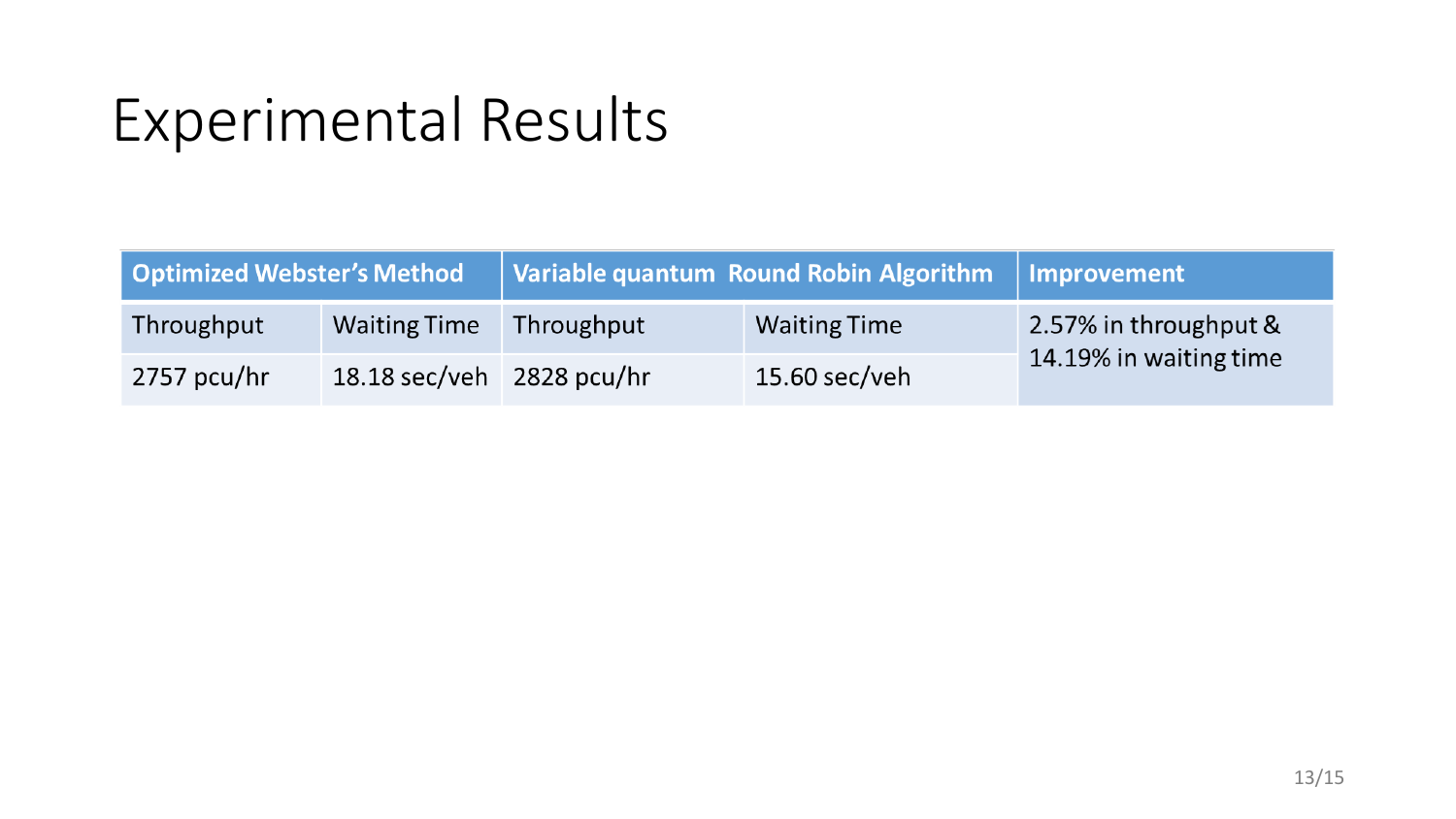### Conclusions and Future Work

- The proposed system shows considerable reduction in EVs response time.
- An adaptive real-time traffic control system has improved throughput and waiting time.
- Next steps:
	- Complete experiments in calibrated real-life city traffic networks.
	- Further experiments and evaluations to justify our claims.
- Future Works:
	- How can dynamic parameters be made available in real-time?
	- Real-time cooperation between vehicles.